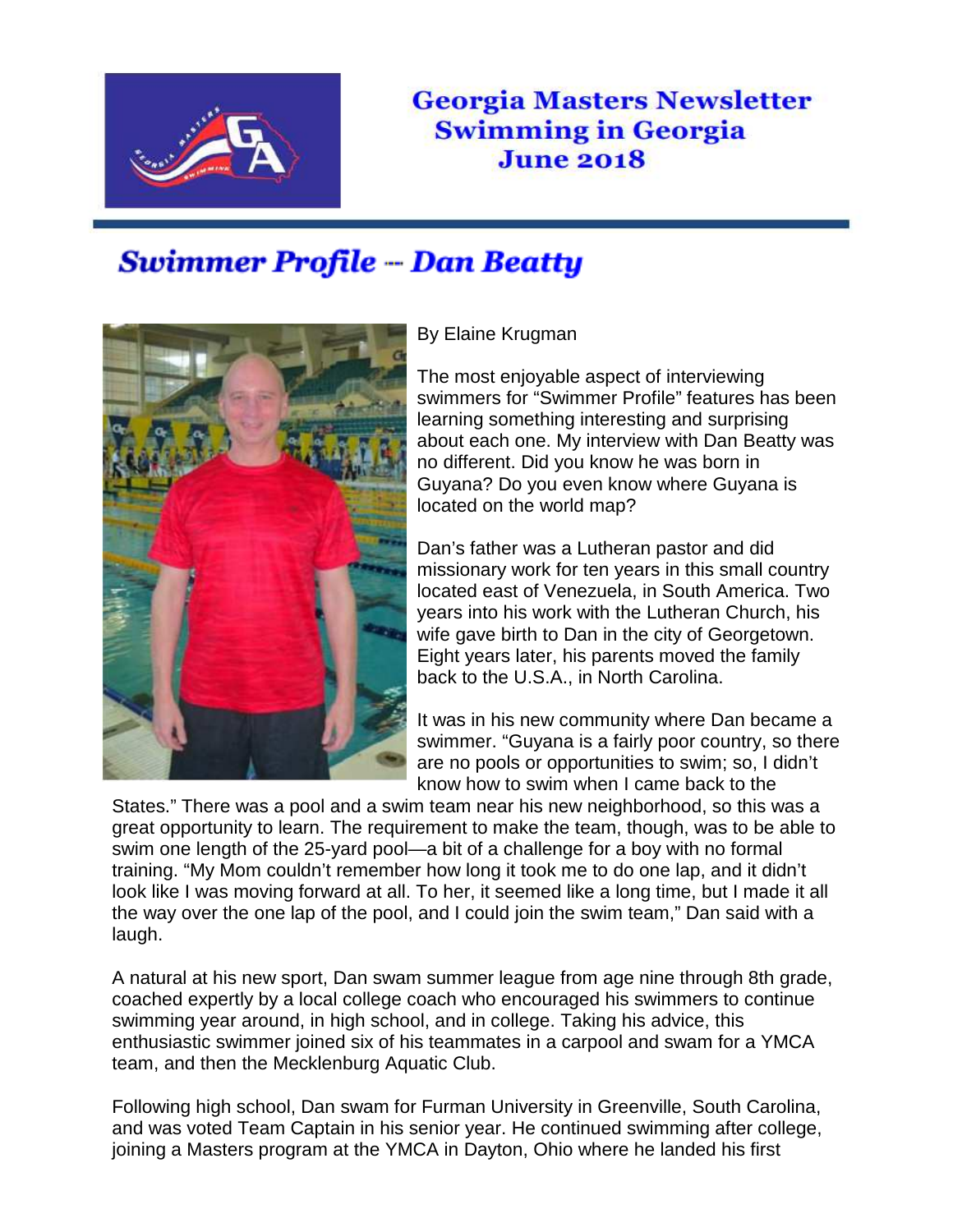computer programing job. This motivated swimmer enjoyed Masters so much that the first thing Dan did when he was relocated to Detroit, and then again to Houston, was look up the nearest Masters swimming program. Then, when the computer programmer moved to Atlanta for work in 1995, his first goal was to find a Masters team once again. He found the Killer Whales and has been swimming with them ever since.

One of the things Dan likes about Masters is the mix of people involved in the sport. "Swimming is something that you get people from a lot of different interests and jobs, but it seems like what everybody has in common is being self-motivated, driven, and successful in whatever field they do…

It's always interesting to meet and see the different people. "[At Nationals], it's neat to see that many people that have the same interest in the sport competing together in all different age ranges, different levels, and different interests in the sport, and all coming together for a meet."

What is it about swimming in particular that has kept Dan in the pool since struggling to complete that 25-yard tryout when he was nine years old? As he explained, "I like the feeling of being in shape, and I like the feeling of working out. I had my annual physical this week, and all my blood work was in line with where it should be. I think the exercise itself helps you not only physically, but mentally. I like competing, too. The meets give me a reason to continue going to practice and continue swimming."

In addition to the personal fulfillment Dan enjoys, he is doing it with his family in mind. "I like to keep in shape as I get older, too, but for me right now in this point in my life, I am setting an example for my family-- to keep in shape and how exercise is important, not only when you're younger, but when you are an adult, too. My sons are 12 and 14, so I stress to them the importance of getting a good night's sleep, eating right, and exercising. It's one thing to tell them that, and it's another to show them by example," Dan said.

Living a healthy lifestyle is particularly important for Dan, too, because of a health scare he had several years ago. When you are out for a few months and faced with something potentially serious, and then you are able to get back in and swim and workout, you kind of appreciate it more. I think about that when I'm swimming now and appreciate that I am able to swim as fast as I am and keep up the pace that I do."

That pace? In a word, FAST. As a new Masters swimmer at the age of 23, Dan was ranked 1st in the country in the 200 IM, 100 Breaststroke, and 200 Breaststroke; and, 2nd in the 100 and 400 IM. To date, he has earned 72 individual and 20 relay USMS Top Ten Achievements, as well as a total of six Georgia state records in the 45-49 and 50-54 age groups.

The amazing thing is that Dan has slowed down much slower than many of his peers. "I've been really surprised as I've been keeping in shape how level my times drop-off has been over that time and how I've been able to maintain a good pace in racing and in practices. For a while there, I was out of college maybe five or six years, I was doing about one second slower for a 200 IM. I was taking off the summers… But, lately, I have been swimming through the summers, too, and that one second drop-off has stopped. I've been able to maintain that pretty close. I'm only four seconds slower than when I